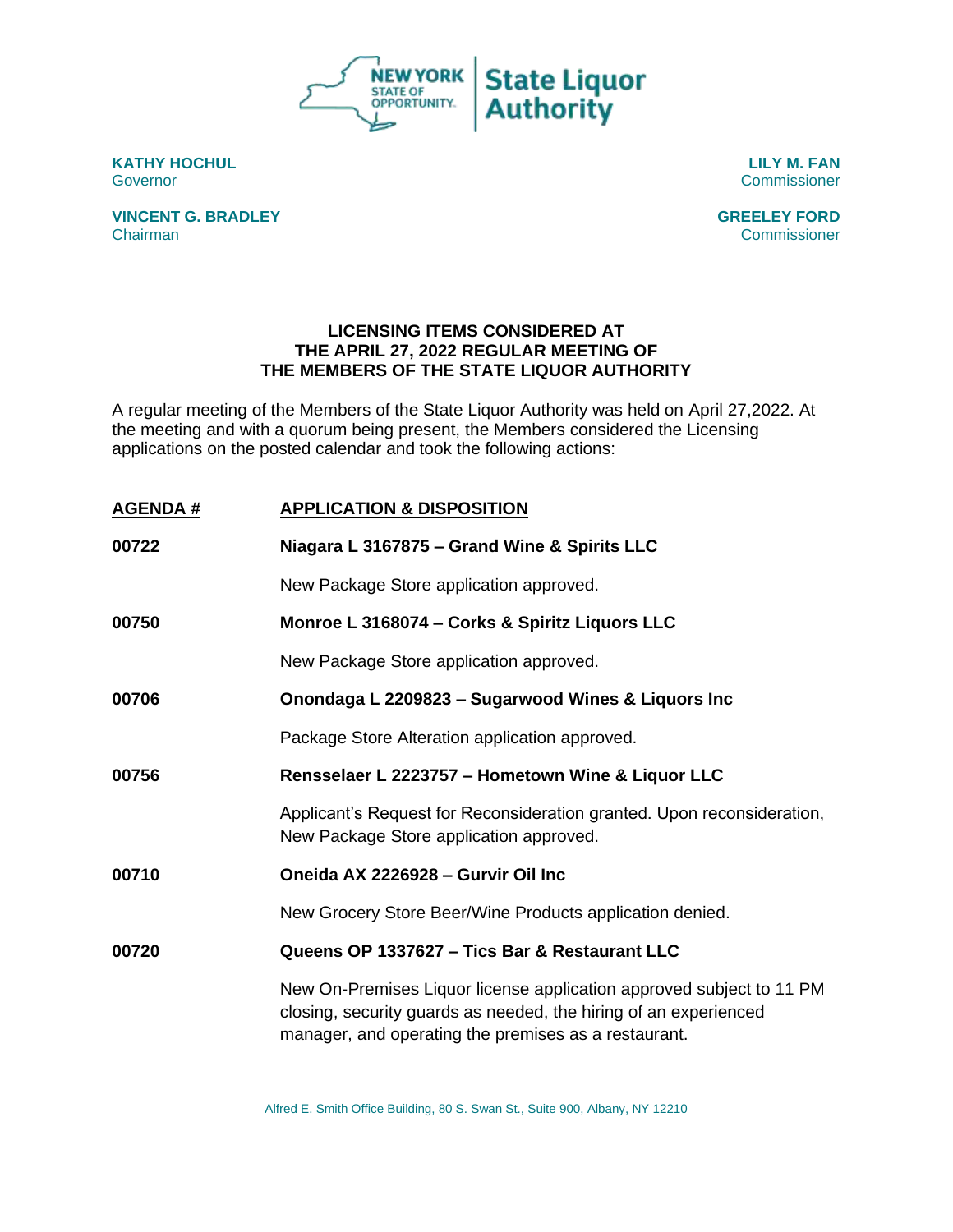| 00733  | New York L 1333365 - 165 Charles St Wine & Spirits Inc                                                                                                                                                                                                                            |
|--------|-----------------------------------------------------------------------------------------------------------------------------------------------------------------------------------------------------------------------------------------------------------------------------------|
|        | New Package Store application approved.                                                                                                                                                                                                                                           |
| 00653  | New York OP 1336813 - Sum Yung Gai LLC DBA Char'd                                                                                                                                                                                                                                 |
|        | New On-Premises Liquor license application approved subject to 12 AM<br>closing and the agreed upon Community Board stipulations.                                                                                                                                                 |
| 00727  | Westchester L 1336452 - Central Ave Liquor Store Corp                                                                                                                                                                                                                             |
|        | New Package Store license application approved subject to the use of an<br>ID scanner.                                                                                                                                                                                            |
| 00759C | New York OP 1340516 - Vinyl Restaurants LLC DBA Vinyl<br><b>Steakhouse</b>                                                                                                                                                                                                        |
|        | New On-Premises Liquor license application approved subject to 1:30 AM<br>closing and security guards as needed.                                                                                                                                                                  |
| 00755  | New York OP 1338864 - AVP Management LTD DBA Ipanema<br><b>Restaurant</b>                                                                                                                                                                                                         |
|        | New On-Premises Liquor license application approved subject to 12 AM<br>closing Sunday to Wednesday and 2 AM closing Thursday to Saturday,<br>recorded and acoustic non-amplified live music, and security guards as<br>needed.                                                   |
| 00759B | New York L 1337736 - Sodaco LLC DBA McCabes Fine Wines &<br><b>Spirits</b>                                                                                                                                                                                                        |
|        | Package Store Transfer application approved.                                                                                                                                                                                                                                      |
| 00705  | New York OP 1339492 - Moneygoround Inc                                                                                                                                                                                                                                            |
|        | New On Premises Liquor license application approved subject to 2 AM<br>closing; security guards on the weekend; DJ on Friday, Saturday, and<br>nights before federal holidays with sound at ambient level; no use of the<br>sidewalk; and all other Community Board stipulations. |
| 00751  | Kings OP 1339002 - Room 1Hundred Corp                                                                                                                                                                                                                                             |
|        | New On-Premises Liquor license application held over to the May 11,<br>2022 Full Board meeting.                                                                                                                                                                                   |
| 00731  | Bronx OP 1308123 - El Tunnel Restaurant & Tapas Bar Inc                                                                                                                                                                                                                           |
|        | Change in Method of Operation application for 4 AM closing, DJs,<br>Karaoke, recorded & live music, and a security guard approved.                                                                                                                                                |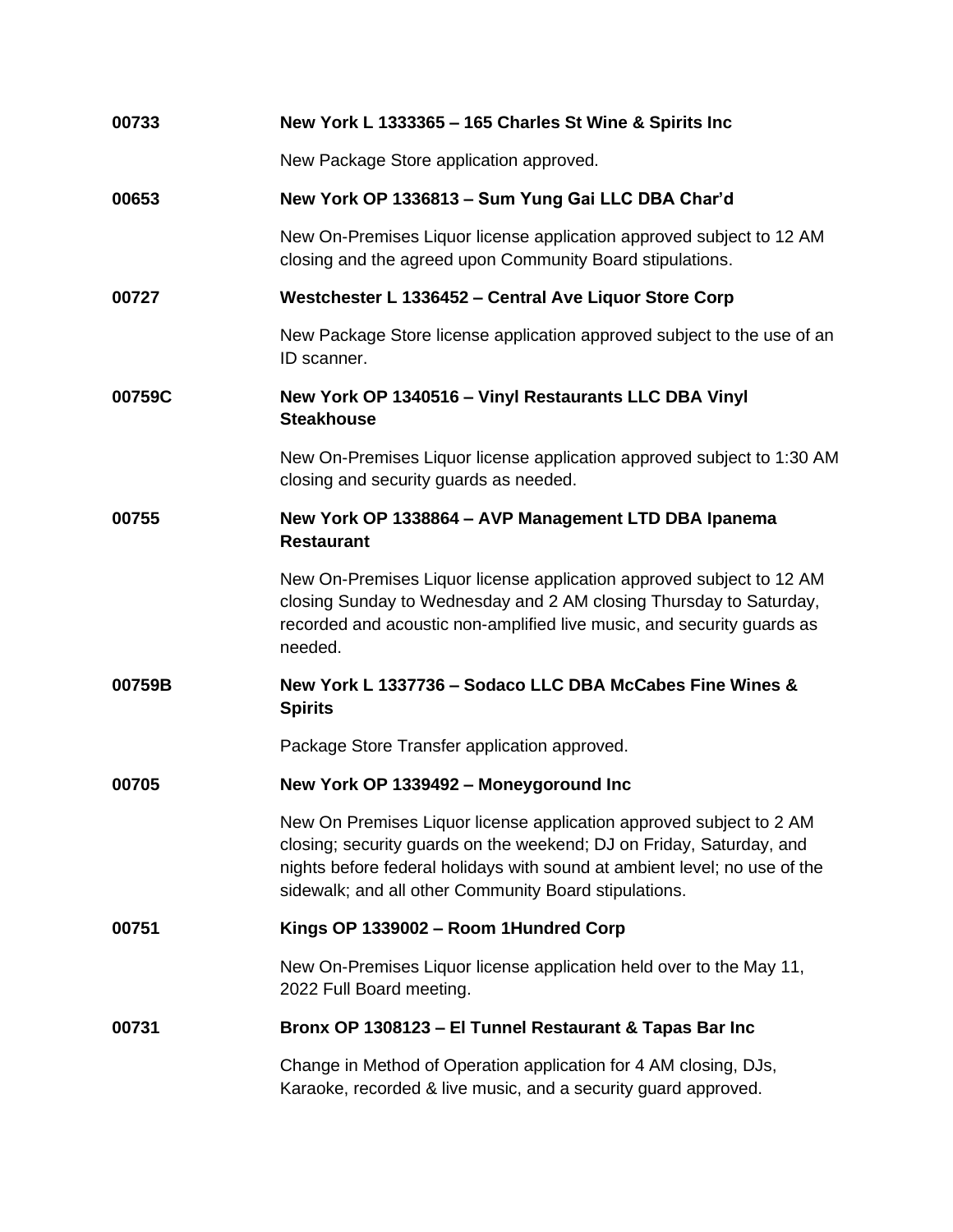| 00734 | Suffolk OP 1337691 - Luca Brentwood Road Corp DBA Hacienda<br><b>Real Restaurant and Bar</b>                                                                           |
|-------|------------------------------------------------------------------------------------------------------------------------------------------------------------------------|
|       | New On-Premises Liquor license application approved subject to 12 AM<br>closing, no dancing, and manager as needed.                                                    |
| 00728 | New York OP 1336073 - 41 Murray Restaurant Corp                                                                                                                        |
|       | New On-Premises Liquor license application approved subject to 2 AM<br>closing and security guards and manager as needed.                                              |
| 00732 | Dutchess L 2226792 - New Hackensack Wine & Liquor LLC                                                                                                                  |
|       | New Package Store license application approved.                                                                                                                        |
| 00704 | New York HL 1307252 - Tribeca Hotel LLC, Tribeca Lobby Bar LLC,<br>Primo Management LLC, Serafina Tribeca Rest LLC & Bartech<br><b>Systems Inc DBA Frederick Hotel</b> |
|       | Change in Method of Operation application for 4 AM closing approved.                                                                                                   |
| 00726 | Queens L 1337858 - Mart Liquor Inc DBA: Wines and Liquors                                                                                                              |
|       | New Package Store license application denied.                                                                                                                          |
| 00711 | Orange OP 2227290 - Tulum Restaurant Inc                                                                                                                               |
|       | New On-Premises Liquor license application approved subject to<br>recorded music, 12 AM closing, and one security guard on Friday and<br>Saturday.                     |
| 00712 | New York AX 1337931 - Premier Top Inc DBA Cigarville                                                                                                                   |
|       | New Grocery Store Beer/Wine Products license application approved.                                                                                                     |
| 00718 | Kings OP 1337376 - BK Lobster Bushwick LLC                                                                                                                             |
|       | New On-Premises Liquor license application approved subject to 12 AM<br>closing.                                                                                       |
| 00708 | Nassau L 1338500 - Mega Wine & Liquor Inc DBA VJ Wine & Liquor                                                                                                         |
|       | Package Store Removal application approved.                                                                                                                            |
| 00730 | Queens OP 1317383 - El Atico Restaurant Corp                                                                                                                           |
|       | Change in Method of Operation application approved with 2 AM closing.                                                                                                  |
| 00753 | Richmond AX 1339548 - Keshis Deli Inc                                                                                                                                  |
|       | New Grocery Store Beer/Wine Products license application approved.                                                                                                     |